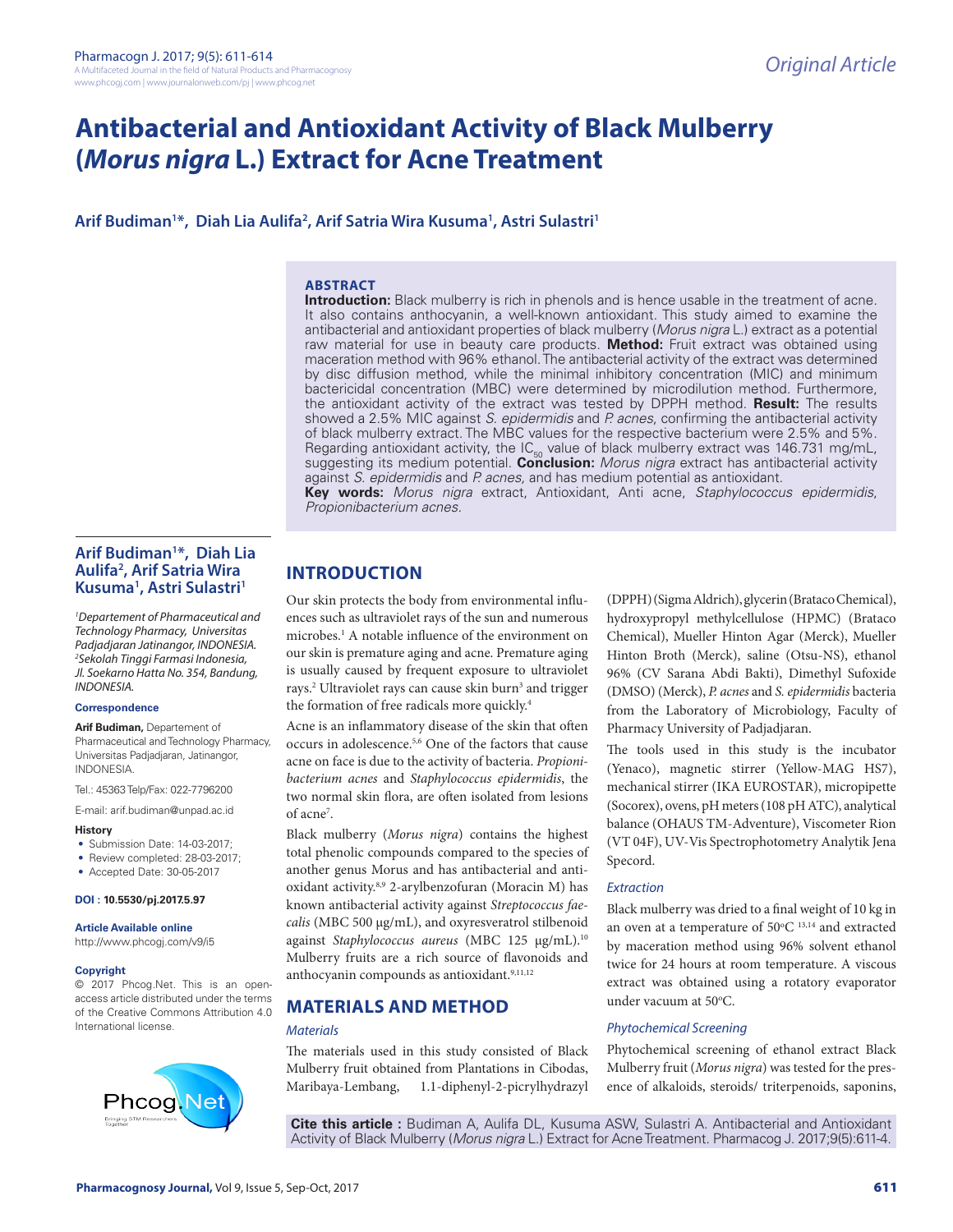polyphenols, tannins, flavonoids, quinones, monoterpenoid, and sesquiterpenoids.

### *Antibacterial activity*

The antibacterial activity was tested by disc diffusion method. The growth medium used was Mueller Hinton Agar. Firstly, the extract was dissolved in 0.01% DMSO to obtain four concentrations: 10%, 20%, 40%, and 80%. A 6 mm diameter paper disc was soaked in 5 mL of the extract for 15 minutes and then dried in a laminar flow cabinet for 2 hours. The paper discs were then placed on the surface of the media containing inoculated bacteria. The Petri dishes were incubated at 37°C for  $18$  hours<sup>15,16</sup>.

### *Determination of MIC and MBC*

MIC and MBC were determined by micro-dilution method using a microplate17. 100 mL MHB media added into 100 µL of extract. Furthermore, each well was added 10 mL of the bacterial suspension was adjusted to 0.5 McFarland standards. Furthermore, the microplate was covered with a plastic wrap and then incubated at 37°C for 18 hours.

### *Antioxidant activity*

The antioxidant activity of the extract was measured based on its scavenging activity of 1-diphenyl 2-picrylhyorazyl (DPPH) free radicals according to the method described previously<sup>18</sup> with slight modifications. One milliliter of 0.1 mM DPPH solution in methanol was mixed with 1 ml of plant extract of varying concentrations (100, 120, 140, 160, and 180 μg/mL).

### Sample solution

The DPPH solution (2:3) was allowed to stand for the operating time to read absorbance at the maximum wavelength. A mix of 1 ml methanol and 1 ml DPPH solution was used as the control. Corresponding blank samples were prepared and L-ascorbic acid (1-100 µg/ml) was used as a reference standard. The reaction was carried out in triplicate, and the decrease in absorbance was measured at 517 nm after 30 minutes in the dark using a UV-Vis spectrophotometer. Absorbance values were expressed as a percentage of its inhibition  $(IC_{50})$  using the equation:

% Inhibition =  $[1 - (A_{sample}/ADPPH)] \times 100$ 

Where

| % Inhibition          | $=$ percentage of free radical inhibition capacity |
|-----------------------|----------------------------------------------------|
| $\rm A_{\rm sample}$  | $=$ absorbance of sample                           |
| $\rm A_{ppp_{\rm H}}$ | $=$ absorbance of DPPH control                     |

 $IC_{50}$  value of the sample was obtained by entering a value of 50 into the equation of each sample.

### **RESULTS AND DISCUSSION**

#### *Plant determination*

Based on the records available at the Department of Biological Science of Universitas Padjadjaran, the plants used in the research were identified as *Morus nigra* L.

### *The drying and Extraction*

The purplish black color of black mulberry is due to anthocyanin compounds present in it. These compounds have been found to remain stable in the acidic atmosphere ( $pH \le 5$ ) at 50°C, so the drying temperature should not be more than 50°C.20 The maceration process was limited to 2×24 hours to obtain maserat of consistent color from black mulberry. According to previous study, $21$  the highest antioxidant compound of *morus nigra* extracts can be found in a polar solvent. Extraction process using ethanol 96% ca attract secondary compounds from botanicals.

Ethanol often used to attract the antioxidant compounds in fruit extracts such as anthocyanin.<sup>22,23,24</sup>

### *Phytocemicals screening*

The results of phytochemical screening showed can be seen in Table 1. Using phytochemical screening, we detected flavonoids and phenolics in black mulberry.25,26 The presence of anthocyanin was also identified, which gives the extract of black mulberry the characteristic violet color,<sup>27</sup> According to previous study,<sup>28</sup> the contains of the phytochemical black mulberry extract ethanol compound will be easier to be detected. The antibacterial activity of *morus nigra* extract can be seen in Table 2.

The Results of MIC and MBC of *Morus nigra* Ethanol Extract can be seen in Table 3.

Based on our results, the MIC value of black mulberry extract against *S. epidermis* was in the range of 1.25–2.5%, while the MIC value against

| <b>Secondary metabolic</b>          | <b>Black Mulberry Fruit (Morus</b><br>nigra) Ethanol Extract |
|-------------------------------------|--------------------------------------------------------------|
| Alkaloid                            |                                                              |
| Flavonoid                           | $+$                                                          |
| Polyphenols                         | $+$                                                          |
| Tannin                              | $+$                                                          |
| Monoterpenoids and sesquiterpenoids | $^{+}$                                                       |
| Steroid and triterpenoid            | $\overline{\phantom{0}}$                                     |
| Quinone                             |                                                              |
| Saponin                             | $\overline{\phantom{a}}$                                     |

 $+=$  presence,  $=$  absence

#### **Table 2:** *Antibacterial activity*

| <b>Extract Concentration (% b/v)</b> | <b>Inhibition Zone Diameter (mm)</b> |                  |  |
|--------------------------------------|--------------------------------------|------------------|--|
|                                      | S. epidermidis                       | P. acnes         |  |
| 10                                   | $6.50 \pm 2.19$                      | $\theta$         |  |
| 20                                   | $12.28 + 2.82$                       | $5.81 + 2.64$    |  |
| 40                                   | $15.33 + 0.61$                       | $11.28 \pm 1.29$ |  |
| 80                                   | $19.46 \pm 1.86$                     | $15.12 \pm 1.50$ |  |
| Solvent control DMSO 0.01%           | $\Omega$                             | $\theta$         |  |

*MIC and MBC of Extracts Black Mulberry Fruit (Morus nigra)*

### **Table 3: The Results of MIC and MBC of** *Morus nigra* **Ethanol Extract**

| <b>Extract Concentration (% b/v)</b> | <b>The Growth of Bacteria</b> |                |  |
|--------------------------------------|-------------------------------|----------------|--|
|                                      | P. acnes                      | S. epidermidis |  |
| 20                                   |                               |                |  |
| 10                                   |                               |                |  |
| 5                                    |                               |                |  |
| 2.5                                  | $+$                           |                |  |
| 1.25                                 | $+$                           | $^{+}$         |  |
| 0.625                                | $+$                           | $+$            |  |
| 0.3125                               | $+$                           | $+$            |  |
| 0.156                                | $+$                           | $+$            |  |
| 0.078                                | $+$                           | $^{+}$         |  |
| Media Control MHB                    |                               |                |  |
| Bacteria Control                     | $+$                           | $^{+}$         |  |
| <b>Extract Control</b>               |                               |                |  |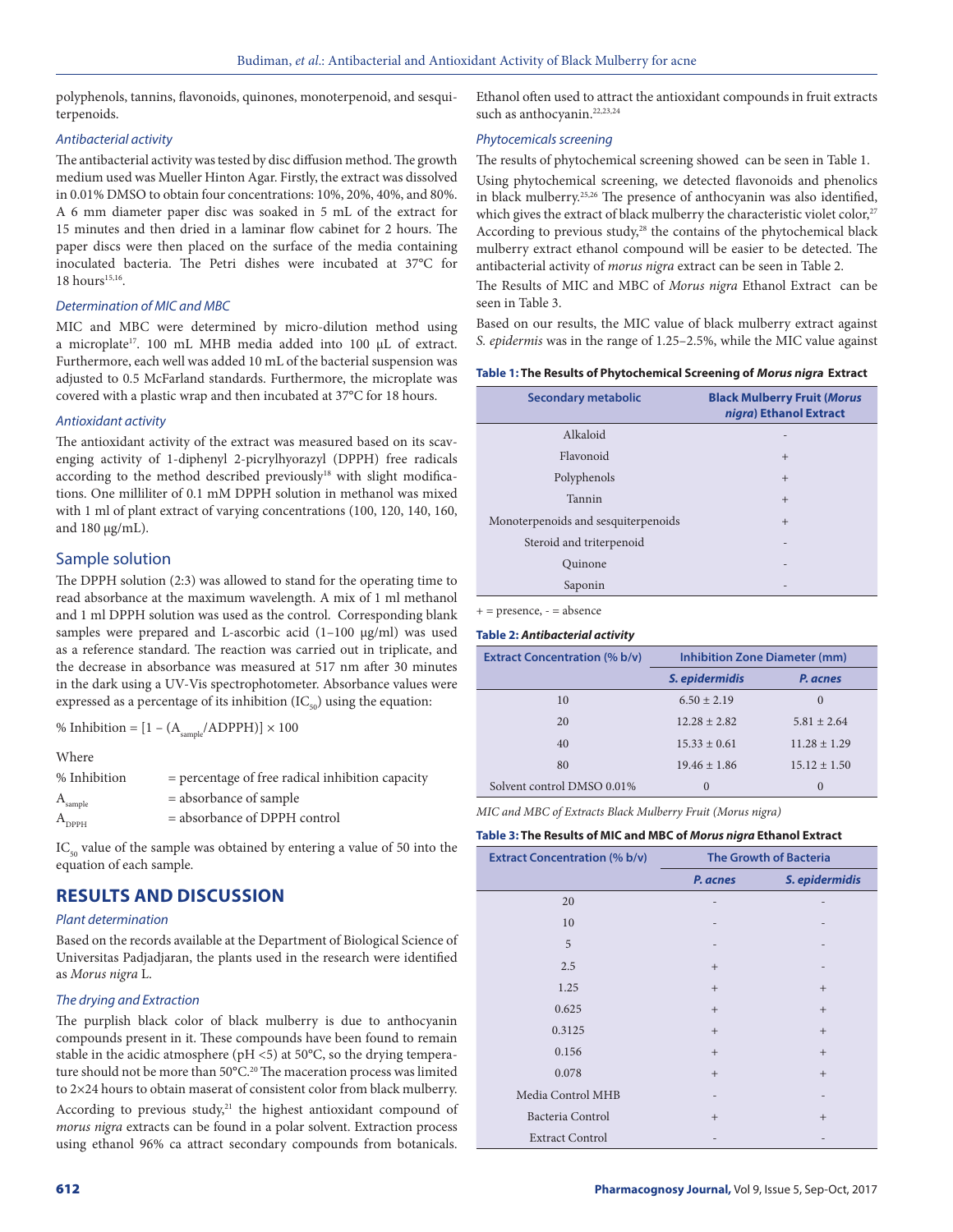

**Figure 1:** Relationship between concentrations of vitamin C and percentage inhibition of DPPH



**Figure 2:** Relationship between concentrations of black mulberry extract and percentage of inhibition of DPPH

*P. acnes* was in the range of 2.5–5%. The MBC value of black mulberry against *S. epidermis* was 2.5%, while that against *P. acnes* was 5%. We can conclude from the above findings that the ethanol extract of black mulberry has excellent antibacterial activity against *S. epidermis* and *P. acnes* at a concentration of 2.5%.

### *Antioxidant activity*

The antioxidant activity test based on DPPH method is one of the most common methods for preliminary testing of plant extracts.29,30 This method is most suitable for polar compounds such as anthocyanins because the DPPH crystals can easily dissolve in a commonly available solvent and give maximum absorbance.

According to previous study,<sup>31</sup> the antioxidant activity using ethanol 96% has the value of % inhibition is the highest compared with other solvents. This method can be applied to the antioxidant compound that is hydrophilic and lipophilic.<sup>32</sup>

Relationship between concentrations of vitamin C and percentage inhibition of DPPH can be seen in Figure 1.

These graphs show that the  $IC_{50}$  of a solution of vitamin C is 3.7057. According previous study<sup>33</sup>, an antioxidant is considered to be very powerful if its  $IC_{50}$  <50 mg/mL. The hydrogen atom in the hydroxyl group binds to free radicals, thus increasing the stability of free radicals. Vitamin C has four hydroxyl groups and so its antioxidant activity is considered to be very powerful. These hydroxyl groups can give electrons to free radicals.

Relationship between concentrations of black mulberry extract and percentage of inhibition of DPPH can be seen in Figure 2.

In our study, the IC<sub>50</sub> of black mulberry extract was 146.731 μg/mL, falling in the range of  $IC_{50}$  values of 100–250 μg/mL for antioxidants.<sup>33</sup> Anthocyanins from black mulberry extract in 96% ethanol yielded an  $IC_{50}$  value of 1.2 mg/L. Factors that may cause differences include different varieties of black mulberry used, use of different solvents for extraction, and use of different DPPH. Anthocyanin in black mulberry is the reason for its greatest antioxidant activity.<sup>32</sup>

The extract of black mulberry has antioxidant activity that is 39.5 times lower than that of a solution of vitamin C. The reason being that an extract of black mulberry contains not only anthocyanin's but also numerous other secondary metabolites that could not work as hard as vitamin C, which is a pure antioxidant compound.

### **CONCLUSION**

Black mulberry fruit extracts have antibacterial activity with MIC value of by 2.5% against the bacteria S. epidermis and P. acnes . Black mulberry fruit extracts have antibacterial activity with MBC value for each bacterium was 2.5% and 5%. Black mulberry fruit extracts has medium potential antioxidant activity with IC50 value is 146.731 mg / mL.

### **ACKNOWLEDGEMENT**

The Authors thanks to Universitas Padjadjaran for financial support in this research.

### **CONFLICT OF INTEREST**

The authors declare that there is no conflict of interest, financial, or otherwise regarding the publication of this paper.

### **ABBREIATIONS USED**

**MIC:** Minimal inhibitory concentration; **MBC:** Minimum bactericidal concentration; **DPPH:** 1.1-diphenyl-2-picrylhydrazyl; **MHA:** Mueller Hinton Agar; **MHB:** Mueller Hinton Broth; **DMSO:** Dimethyl sulfoxide.

### **REFERENCES**

- 1. Dermawan AM, Kusharyanti PDL. Efektivitas krim anti jerawat ekstrak metanol daun pacar air (*Impatiens balsamina* L.). Traditional Medicine Journal. 2015;20(3):127-33.
- 2. Yaar, Gilchrest AB. Aging of Skin (7th ed.) New York: McGraw-Hill. 2008.
- 3. Lakshmi T, Radha MR, Jayshree N. Formulation and Evaluation of Herbal Gel Conatining *Dalbergia sissoo* Roxb. Bark Extract. Journal of Pharmaceutical Research & Clinical Practice. 2014;4(1):53-7.
- 4. Cadet J, Wagner JR. DNA base damage by reactive oxygen species, oxidizing agents, and UV radiation. Cold Spring Harbor Perspectives in Biology. 2013;5.2: a012559. doi: 10.1101/cshperspect.a012559. https://doi.org/10.1101/cshperspect.a012559.
- 5. Kurokawa I, *et al*. New developments in our understanding of acne pathogenesis and treatment. Experimental dermatology. 2009;18(10):821-32. DOI:10.1111/ j.1600-0625.2009.00890.x https://doi.org/10.1111/j.1600-0625.2009.00890.x.
- 6. Zaenglein AL, Thiboutot DM. Acne vulgaris. Dermatology. London: Mosby. 2003;53144.
- 7. Nakase K. *et al*. Relationship between the severity of acne vulgaris and antimicrobial resistance of bacteria isolated from acne lesions in a hospital in Japan. Journal of Medical Microbiology. 2014;63(5):721-8. DOI 10.1099/jmm.0.067611-0. https://doi.org/10.1099/jmm.0.067611-0.
- 8. Sofia PG, *et al*. Chemical characterisation of white (*Morus alba*), and black (*Morus nigra*) mulberry fruits. J. Horticultural Fore Biotech. 2014;18(3):133-5.
- 9. Radojkovic MM, *et al*. Free radical scavenging activity and total phenolic and flavonoid contents of mulberry (Morus spp. L., Moraceae) extracts. Hemijska industrija. 2012;66.4:547-52. doi: 10.2298/HEMIND111111002R.
- 10. Majinda RRT, Mazimba O, Motlhanka D. Antioxidant and antibacterial constituents from *Morus nigra*. 2011.
- 11. Arabshahi-Delouee S, Urooj A. Antioxidant properties of various solvent extracts of mulberry (*Morus indica* L.) leaves. Food Chemistry. 2007;102(4):1233-40. http://dx.doi.org/10.1016/j.foodchem.2006.07.013.
- 12. Chen M, Xia L, Xue P. Enzymatic hydrolysis of corncob and ethanol production from cellulosic hydrolysate. International Biodeterioration & Biodegradation. 2007;59(2):85-9. http://dx.doi.org/10.1016/j.ibiod.2006.07.011.